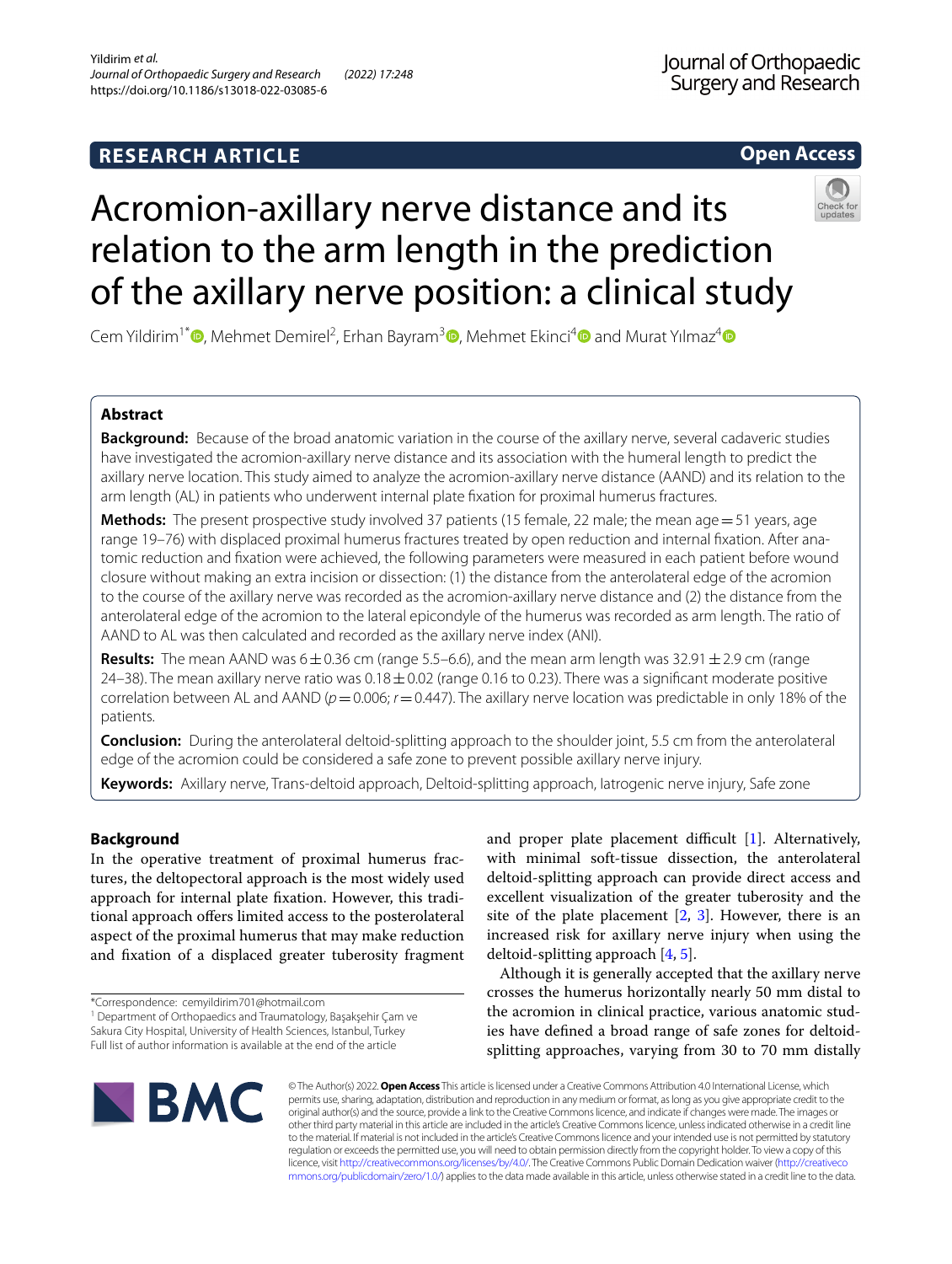to the acromion  $[6-9]$  $[6-9]$ . Furthermore, it has been shown that a safe zone for a nerve may change in size as per the extremity length [[10](#page-4-7)]. Because of the large anatomic variation in the course of the axillary nerve from one individual to another, several cadaveric studies have explored the acromion-axillary nerve distance and its association with the humeral length to predict the axillary nerve location [\[11–](#page-4-8)[14\]](#page-4-9). Nonetheless, to the best of our knowledge, no clinical study has not yet been conducted to investigate the relationship between location of the axillary nerve and humeral length to date.

This study aimed to analyze the acromion-axillary nerve distance (AAND) and its relation to arm length (AL) in patients who underwent internal plate fxation for proximal humerus fractures. The authors hypothesized that AAND has a signifcant correlation with the humeral length and can be used to predict the axillary nerve location during the anterolateral deltoid-splitting approach.

### **Methods**

The present prospective study involved 37 patients with displaced proximal humerus fractures who were treated by open reduction and internal fxation at a single tertiary trauma referral center from January 2017 to May 2019. Inclusion criteria were patients aged>18 years, with proximal humerus fractures without a previous history of shoulder surgery. Exclusion criteria were patients with polytrauma, pathological fracture, concomitant fracture of the same upper extremity, limb discrepancy, or congenital deformity. Informed consent was obtained from all the patients preoperatively; ethical approval was obtained from the institutional ethical committee (88- 2021, 06.10.2021).

#### **Operative technique**

All surgical procedures were performed by a single experienced orthopedic trauma surgeon within a week of the injury, using the anterolateral deltoid-splitting approach. All the operations were performed under general anesthesia. The patients were placed in a beachchair position, and bony landmarks were marked before making the incision. A longitudinal incision was made from the anterolateral edge of the acromion, which extended distally along the long axis of the humerus, and dissection was performed between the anterior and middle thirds of the deltoid muscle fibers. The axillary nerve was then palpated and visualized carefully. After ensuring adequate protection of the axillary nerve, the dissection was extended distally. The exposed region of the shoulder was divided into two parts by the axillary nerve. While the superior part was used to reduce the fracture, the distal part was used to fx the plate to the humeral shaft. Later, the fracture was reduced, and Kirschner wires were inserted for temporary fxation. The anatomic proximal humerus plate  $(TST^M,$ Locked Proximal Humerus Plate, Pendik, İstanbul, Turkey) was then placed under the axillary nerve, and the rotator cuff was repaired if required. The final position was checked using fluoroscopy. The wound was closed in layers, and a drain was inserted inside the subcutaneous tissue. Postoperatively, the arm was placed in a sling for controlled physical therapy.

#### **Outcome parameters**

Within the routine steps of the planned operation, after anatomic reduction and fxation were achieved, the following parameters were measured in each patient before wound closure without additional dissection through incision: (1) the distance from the anterolateral edge of the acromion to the course of the axillary nerve was recorded as the acromion-axillary nerve distance (Fig. [1](#page-1-0)), and (2) the distance from the anterolateral edge of the acromion to the lateral epicondyle of the humerus was recorded as  $AL$  [[11\]](#page-4-8). Each parameter was measured with the arm positioned in 45° internal rotation and 30° abduction. The ratio of AAND to AL was then calculated and recorded as the axillary nerve index (ANI) for each patient as described by Çetik et al. [[11](#page-4-8)]. Furthermore, the correlation between AAND and AL was investigated, and a subgroup analysis was performed as per the sex.

<span id="page-1-0"></span>

**Fig. 1** Representative fgure showing the intraoperative measurement method of the distance between the anterolateral edge of the acromion and the axillary nerve (blue arrow) using a caliper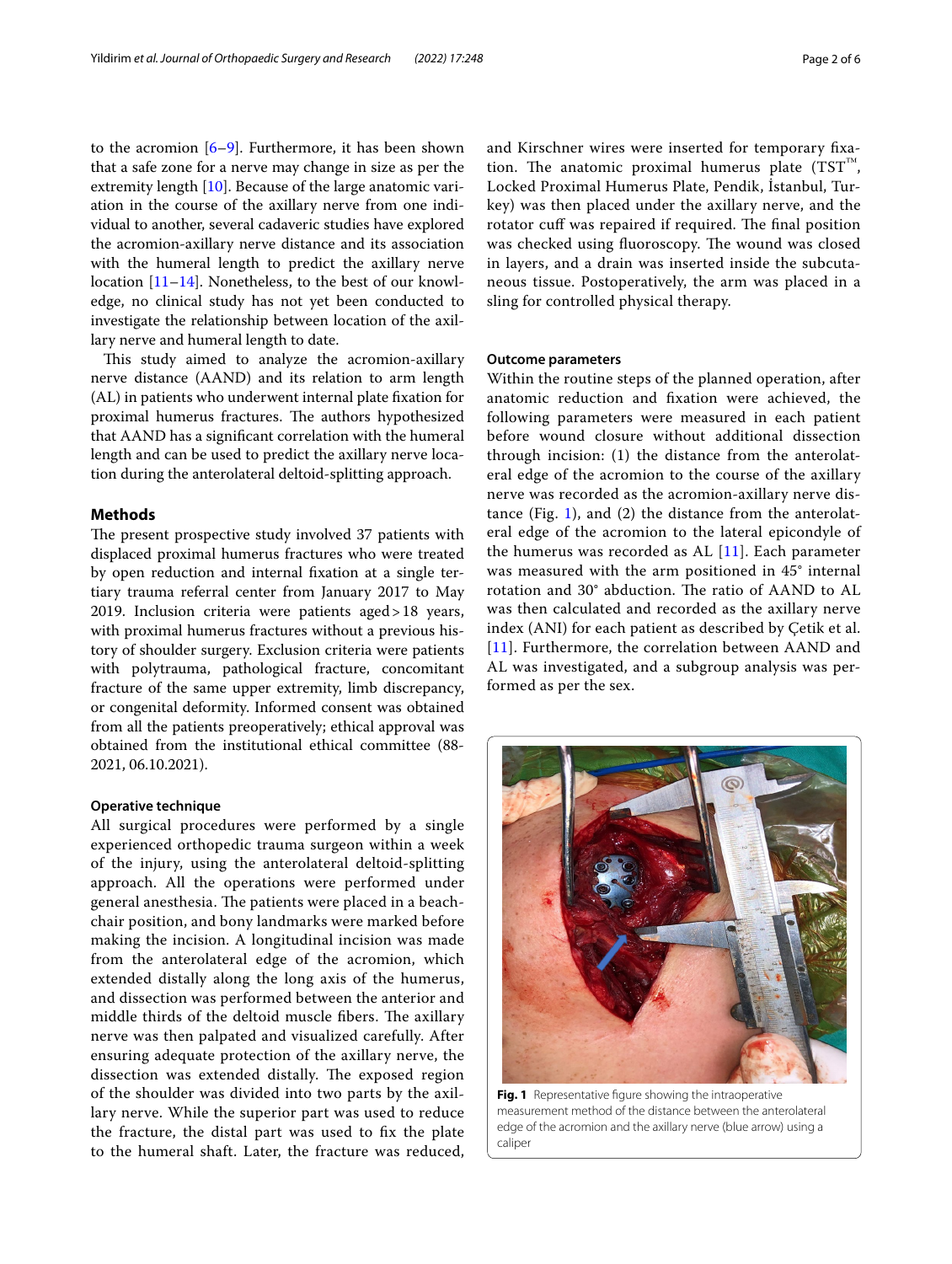# **Statistical analysis**

All statistical analyses were performed using SPSS 25.0 software (SPSS Inc., Chicago, IL, USA). A *p* value of 0.05 was considered statistically signifcant. Descriptive statistics were given as mean, standard deviation, percent, lowest (min), and highest (max) values. The Kolmogorov–Smirnov test was used to verify the normal distribution of the variables. The correlation between AAND and AL was evaluated using the Spearman correlation analysis in a linear regression model. The level of correlation was interpreted according to the degree of relationship as strong  $(r=0.7-1)$ , moderate  $(r=0.4-0.7)$ , or low

<span id="page-2-0"></span>**Table 1** Demographic data of the study participants

| Number of patients                               | 37                              |
|--------------------------------------------------|---------------------------------|
| Age (years), mean                                | 51 (range 17-76)                |
| Gender (Male/Female)                             | 22/15                           |
| AAND (cm), mean $\pm$ SD                         | $6 \pm 0.36$ cm (range 5.5-6.6) |
| AL (cm), mean $\pm$ SD                           | 32.91 ± 2.9 cm (range 24-38)    |
| Axillary nerve index (AAND/AL),<br>$mean \pm SD$ | $0.18 \pm 0.02$ (0.16-0.23)     |
|                                                  |                                 |

AAND, Acromion-axillary nerve distance; AL, Arm Length; SD, Standard Deviation

 $(r=0.2-0.4)$  after taking significant correlation ( $p < 0.01$ ) or  $p < 0.05$ ) values into consideration [[15](#page-4-10), [16](#page-4-11)]. AAND was predicted using the formula obtained from linear regression analysis  $(AAND=4.207+0.055 \text{ X } AL)$ . Goodman and Kruskal Tau values were used in the comparison of overestimated and underestimated values.

## **Results**

There were 37 patients included in the study: 15 females and 22 males with the mean age of 51 (range 19–76) years. According to the Neer classifcation system [\[17](#page-4-12)], there were 15 two-part (41%), 20 three-part (54%), and two four-part (5%) humerus fractures.

The mean AAND was  $6 \pm 0.36$  cm (range 5.5–6.6 cm), and the mean AL was  $32.9 \pm 2.9$  cm (range 24–38 cm). The mean axillary nerve index was  $0.18 \pm 0.02$  (range 0.16–0.23) (Table [1](#page-2-0)). A signifcant moderate positive correlation was identified between AL and AAND ( $p = 0.006$ ;  $r=0.447$ ) (Fig. [2\)](#page-2-1). We were able to predict the location of the axillary nerve in 18% of the patients using the regression analysis. In subgroup analysis between males and females, there were no signifcant diferences in AAND, AL, and axillary nerve index  $(p=0.052, p=0.09$  and  $p=0.988$ ; respectively) (Table [2\)](#page-3-0). Mean square error

<span id="page-2-1"></span>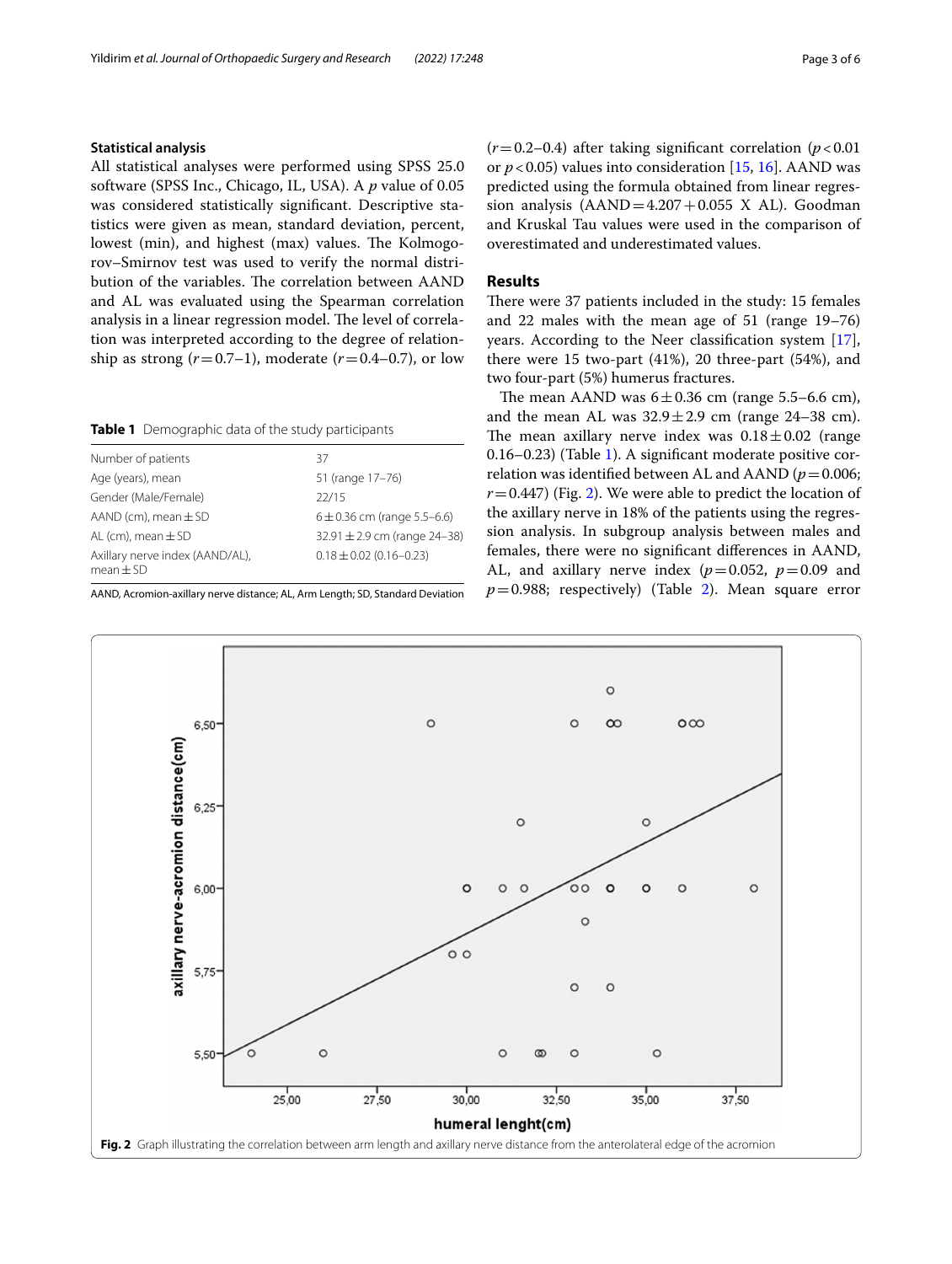#### <span id="page-3-0"></span>**Table 2** Results of subgroup analysis as per gender

| <b>Variables</b> | Group female                      | Group male                        | р     |
|------------------|-----------------------------------|-----------------------------------|-------|
|                  | $(n=15)$<br>Mean $\pm$ SD (range) | $(n=22)$<br>Mean $\pm$ SD (range) |       |
|                  |                                   |                                   |       |
| $(5.5 - 6.5)$    | $(5.5 - 6.6)$                     |                                   |       |
| $AL$ (cm)        | $31.90 + 3.21$                    | $33.55 + 2.49$                    | 0.090 |
|                  | $(24.0 - 36.0)$                   | $(29.0 - 38.0)$                   |       |
| ANI (AAND/AL)    | $0.18 + 0.01$                     | $0.18 + 0.01$                     | 0.711 |
|                  | $(0.17 - 0.23)$                   | $(0.16 - 0.22)$                   |       |

AAND, Acromion-axillary nerve distance; AL, Arm Length; ANI, Axillary nerve index; SD, Standard Deviation

*p*<0.05 was considered statistically signifcant

values were found similar as 0.0930 in women and 0.1082 in men. When overestimated and underestimated values were compared, no signifcant diference was found in terms of age  $(p=0.691)$ , gender  $(p=0.141)$ , and Neer fracture type  $(p=0.478)$  parameters.

#### **Discussion**

Although the anterolateral deltoid-splitting approach can ensure direct access and excellent visualization of the plating area in the management of proximal humerus fractures  $[2, 3]$  $[2, 3]$  $[2, 3]$  $[2, 3]$ , there is an increased risk for axillary nerve injury, which is the most common neurological complication associated with surgery of proximal humerus fractures [[6,](#page-4-5) [18](#page-4-13), [19\]](#page-4-14). Accordingly, defning the safe zone for the axillary nerve is essential to avoid iatrogenic injury. Various anatomic studies have defned a broad range of safe zones for deltoid-splitting approaches, varying from 30 to 70 mm distally to the acromion [\[6](#page-4-5)[–9](#page-4-6)]. Because of the broad anatomic variation in the course of the axillary nerve, the AAND and its association with the AL were investigated to predict the axillary nerve location  $[11-14,$  $[11-14,$  $[11-14,$ [20,](#page-4-15) [21](#page-4-16)] in some cadaveric studies. Nonetheless, according to our literature review, the relationship between the axillary nerve location and AL has not been investigated in a clinical setting to date.

The present study aimed to describe a safe area for executing the anterolateral deltoid split approach during open reduction–plate fxation for managing patients with proximal humerus fractures. We found that AAND was  $6.0 \pm 0.36$  cm, moderately correlated with AL, and ANND could be predicted according to AL in only 18% of the patients. In contrast, Chang-Meen et al. [\[14\]](#page-4-9) found that in addition to the strong correlation between AAND and humeral length, the use of the ANI with the humeral length provided the shortest predictions of AAND, with a 97.8% probability of safety. The authors concluded that AL and ANI may be helpful for predicting the axillary nerve in clinical practice. This difference may be due to the prediction method used in Chang-Meen et al.'s study being diferent from ours. Although they used the shortest AAND to predict the axillary nerve location, we created a linear regression analysis formula based on AL in predicting axillary nerve location. Also, Chang-Meen et al. conducted measurements with the arm positioned at the side in neutral rotation, we did with the arm in 45° internal rotation and 30° abduction, as the humeral defect is best visualized in this position when using the trans-deltoid approach [[22](#page-4-17)].

Numerous studies have attempted to measure AAND and found signifcant variations with a range of 4.5 to 7.5 cm [\[8](#page-4-18), [11](#page-4-8)[–13,](#page-4-19) [23,](#page-4-20) [24\]](#page-4-21). Kongcharoensombat et al. [[12](#page-4-22)] calculated the mean distance of the axillary nerve from the anterolateral acromion as 6.39 cm (ranging from 4.6 to 8.2 cm), and Cetik et al.  $[11]$  $[11]$  found the distance of the axillary nerve from the anterolateral acromion to be 6.08 cm (ranging from 5.20 to 6.90 cm). Both previous studies observed a signifcant correlation between the distance of the axillary nerve from the anterolateral acromion and humeral length. In contrast to the cadaveric studies of Kongcharoensombat [\[12](#page-4-22)] and Cetik et al. [\[11](#page-4-8)], the present study was conducted in a clinical setting. All measurements were performed intraoperatively after the anatomic reduction and fxation were completed. In this regard, our study is advantageous over previous cadaveric studies in the literature.

While using the anterolateral approach for proximal humeral fractures, the plate should be inserted under the axillary nerve to dissect the nerve carefully, and potential injury could be prevented. Also, the shortest distance should be considered during dissection to minimize the risk of potential axillary nerve injury. We measured the minimum distance of the axillary nerve to be 5.5 cm from the acromion. Hence, this distance could be considered a safe zone according to the present study's fndings. In the study by Cetik et al.  $[11]$ , this distance was measured as 5.2 cm. However, these data contradict the fndings of Kongcharoensombat et al. [\[12](#page-4-22)] because the axillary nerve was found located at<5 cm in 13% of the cadaver shoulders.

In our study, the calculated mean axillary nerve index was lower than that given by Cetik et al. [\[11\]](#page-4-8) and Kongcharoensombat et al.  $[24]$ . The exact prediction ratio of the location of the axillary nerve according to the humeral length of the patients was 18%, which was lower than the expected value. Therefore, we believe it would be safer to use distance instead of the ratio.

Our study has several limitations. First, the number of patients who participated in the study was limited. Second, the measurements were made using a manual caliper, allowing for human errors. Third, all the measurements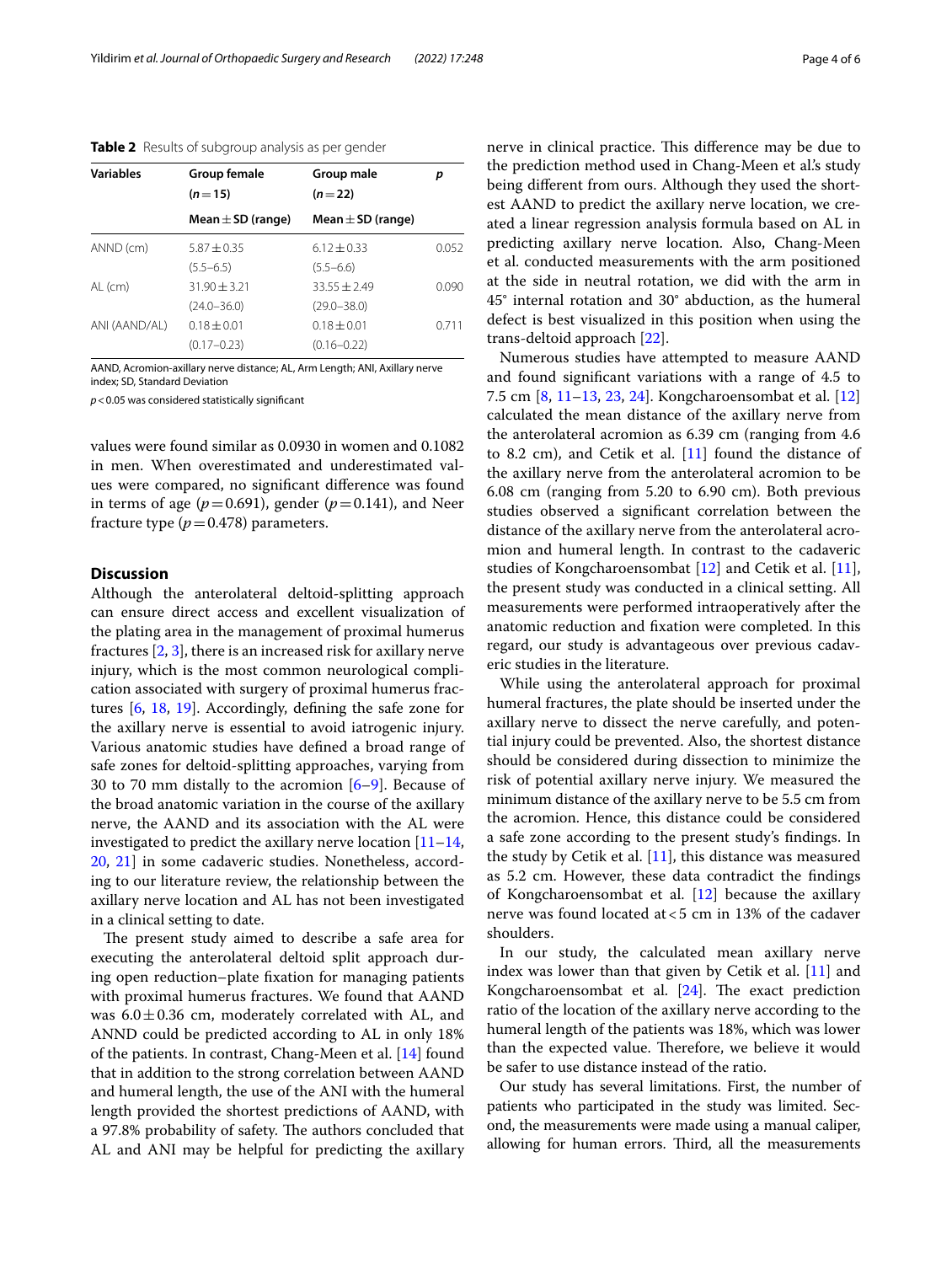were performed after the anatomic reduction was completed. However, in case of deformity due to proximal humerus fracture before the reduction was performed during the exposure, this distance is likely to be shortened.

# **Conclusions**

Evidence from this study has demonstrated that during the anterolateral deltoid-splitting approach to the shoulder joint, 5.5 cm from the anterolateral edge of the acromion could be considered as a safe zone for the prevention of possible axillary nerve injury. Predicting the location of the axillary nerve using the AL was possible in only 18% of the patients; thus, it would be safer to use the distance of 5.5 cm instead of relying on the axillary nerve index.

#### **Abbreviations**

AAND: Acromion-axillary nerve distance; AL: Arm length.

#### **Authors' contributions**

CY contributed to conceptualization; data curation; methodology; investigation. MD contributed to validation; writing—original draft. EB contributed to methodology; formal analysis; writing—original draft. ME contributed to formal analysis; supervision; validation; writing—review and editing. MY contributed to supervision; validation. All authors read and approved the fnal manuscript.

#### **Funding**

Not applicable.

#### **Availability of data and materials**

The data used and/or analyzed during the current study are available from the corresponding author or the frst author on reasonable request.

#### **Declarations**

#### **Ethical approval and consent to participate**

This study was approved by the institutional review board of our institution and was carried out in accordance with the Declaration of Helsinki. Informed consent was obtained from all individual participants included in the study.

#### **Consent for publication**

Patients signed informed consent regarding publishing their data and photographs.

#### **Competing interests**

All authors promise that there is no competing interest to disclose.

#### **Author details**

<sup>1</sup> Department of Orthopaedics and Traumatology, Başakşehir Çam ve Sakura City Hospital, University of Health Sciences, Istanbul, Turkey. <sup>2</sup> Department of Orthopedics and Traumatology, İstanbul School of Medicine, Istanbul University, Istanbul, Turkey. <sup>3</sup> Department of Orthopaedics and Traumatology, Gaziosmanpaşa Medicalpark Hospital, Istinye University, Istanbul, Turkey. 4 Department of Orthopaedics and Traumatology, Haseki Training and Research Hospital, University of Health Sciences, Istanbul, Turkey.

#### Received: 10 January 2022 Accepted: 21 March 2022 Published online: 24 April 2022

#### **References**

<span id="page-4-0"></span>1. Xie L, Zhang Y, Chen C, Zheng W, Chen H, Cai L. Deltoid-split approach versus deltopectoral approach for proximal humerus fractures: a

systematic review and meta-analysis. Orthop Traumatol Surg Res. 2019;105(2):307–16.

- <span id="page-4-1"></span>2. Traver JL, Guzman MA, Cannada LK, Kaar SG. Is the axillary nerve at risk during a deltoid-splitting approach for proximal humerus fractures? J Orthop Trauma. 2016;30(5):240–4.
- <span id="page-4-2"></span>3. Zhang J, Moore AE, Stringer MD. Iatrogenic upper limb nerve injuries: a systematic review. ANZ J Surg. 2011;81(4):227–36.
- <span id="page-4-3"></span>4. Smith J, Berry G, Lafamme Y, Blain-Pare E, Reindl R, Harvey E. Percutaneous insertion of a proximal humeral locking plate: an anatomic study. Injury. 2007;38(2):206–11.
- <span id="page-4-4"></span>5. Tubbs RS, Tyler-Kabara EC, Aikens AC, Martin JP, Weed LL, Salter EG, Oakes WJ. Surgical anatomy of the axillary nerve within the quadrangular space. J Neurosurg. 2005;102(5):912–4.
- <span id="page-4-5"></span>6. Perlmutter GS. Axillary nerve injury. Clin Orthop Relat Res. 1999;368:28–36.
- 7. Bryan WJ, Schauder K, Tullos HS. The axillary nerve and its relationship to common sports medicine shoulder procedures. Am J Sports Med. 1986;14(2):113–6.
- <span id="page-4-18"></span>8. Burkhead W Jr, Scheinberg R, Box G. Surgical anatomy of the axillary nerve. J Shoulder Elbow Surg. 1992;1(1):31–6.
- <span id="page-4-6"></span>9. Duparc F, Bocquet G, Simonet J, Freger P. Anatomical basis of the variable aspects of injuries of the axillary nerve (excluding the terminal branches in the deltoid muscle). Surg Radiol Anat. 1997;19(3):127–32.
- <span id="page-4-7"></span>10. Eksioglu F, Uslu M, Gudemez E, Atik OS, Tekdemir I. Reliability of the safe area for the superior gluteal nerve. Clin Orthop Relat Res. 2003;412:111–6.
- <span id="page-4-8"></span>11. Cetik O, Uslu M, Acar HI, Comert A, Tekdemir I, Cift H. Is there a safe area for the axillary nerve in the deltoid muscle?: a cadaveric study. J Bone Joint Surg Am. 2006;88(11):2395–9.
- <span id="page-4-22"></span>12. Kongcharoensombat W, Wattananon P. Risk of axillary nerve injury in standard anterolateral approach of shoulder: cadaveric study. Malays Orthop J. 2018;12(3):1.
- <span id="page-4-19"></span>13. Rotari V, Moussallem CD, David E, Mertl P, Havet E. Position of the anterior branch of the axillary nerve in relation to the humeral bone length. Am J Orthop. 2012;41(10):452–4.
- <span id="page-4-9"></span>14. Sung C-M, Roh GS, Sohn H-J, Park HB. Prediction of the location of the anterior branch of the axillary nerve, using correlations with physical factors: a cadaveric study. J Shoulder Elbow Surg. 2013;22(11):e9–16.
- <span id="page-4-10"></span>15. Tredoux C, Durrheim K. Number, hypotheses & conclusions: A course in statistics for the social sciences. Cape Town: University of Cape Town Press; 2002.
- <span id="page-4-11"></span>16. Triguero A, Córcoles D, Cuerva MC. Persistence of innovation and frm's growth: evidence from a panel of SME and large Spanish manufacturing frms. Small Bus Econ. 2014;43(4):787–804.
- <span id="page-4-12"></span>17. Neer CS II. Displaced proximal humeral fractures: Part II. Treatment of three-part and four-part displacement. J Bone Joint Surg Am. 1970;52(6):1090–103.
- <span id="page-4-13"></span>18. Shaw A, Milne A, Christie J, Jenkins AM, Murie J, Ruckley C. Vascular trauma of the upper limb and associated nerve injuries. Injury. 1995;26(8):515–8.
- <span id="page-4-14"></span>19. Visser CP, Coene LNJ, Brand R, Tavy DL. Nerve lesions in proximal humeral fractures. J Shoulder Elbow Surg. 2001;10(5):421–7.
- <span id="page-4-15"></span>20. Albritton MJ, Barnes CJ, Basamania CJ, Karas SG. Relationship of the axillary nerve to the proximal screws of a fexible humeral nail system: an anatomic study. J Orthop Trauma. 2003;17(6):411–4.
- <span id="page-4-16"></span>21. Samart S, Apivatgaroon A, Lakchayapakorn K, Chemchujit B. The correlation between acromion-axillary nerve distance and upper arm length; a cadaveric study. J Med Assoc Thai. 2014;97:S27-33.
- <span id="page-4-17"></span>22. Ogawa K, Yoshida A, Ikegami H. Isolated fractures of the greater tuberosity of the humerus: solutions to recognizing a frequently overlooked fracture. J Trauma. 2003;54(4):713–7.
- <span id="page-4-20"></span>23. Kamineni S, Ankem H, Sanghavi S. Anatomical considerations for percutaneous proximal humeral fracture fxation. Injury. 2004;35(11):1133–6.
- <span id="page-4-21"></span>24. Kontakis GM, Steriopoulos K, Damilakis J, Michalodimitrakis E. The position of the axillary nerve in the deltoid muscle: a cadaveric study. Acta Orthop Scand. 1999;70(1):9–11.